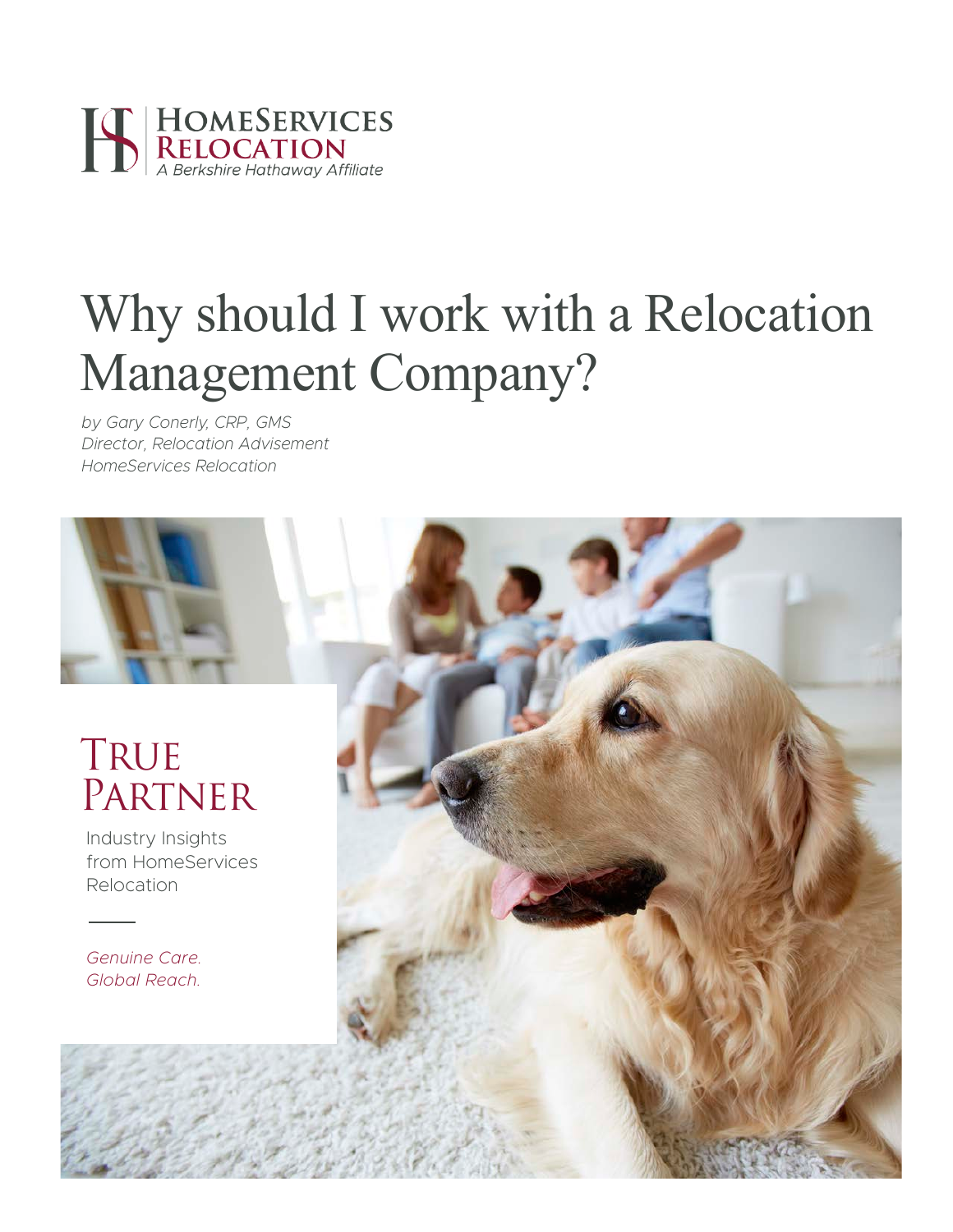# The Top 10 Reasons

You should hire a Relocation Management Company to oversee an employee's relocation.

Without a professional relocation counselor, transferring employees with lump sum only benefits will inevitably have questions as they try to navigate the time and resources needed to plan and schedule their own move.

As an HR professional, you will be the first person the employee calls for support. The employee's excited and happy smile from the day he or she accepted the offer are gone. HR professionals must now conduct research for the employee and manage their move. Other HR department priorities are placed on hold.

Failing to recognize the benefits of a planned relocation benefit policy, regardless of volume, means lost productivity, challenges in recruitment and retention, tax compliance issues and exposure to financial risk.

# 1. Reducing stress on the employee and family

While death and divorce often lead the list of life's most stressful events, moving and starting a new job are not far behind. For corporate transferees, they are experiencing both of these stressful life events and in many cases, also include "separation from loved ones." As an employer with significant time and money invested in recruitment and retention, a few well-placed dollars can dramatically reduce the stress experienced by transferees. The counsel of real estate professionals and labor to assist in packing and loading household goods can help eliminate the stress experienced by employees and their families.

# 2. "Duty of Care"

The company has spent tens of thousands of dollars interviewing, recruiting, and training employees. Successful onboarding for a corporate transferee should include benefits which ease the physical, mental and financial burdens of relocation. Properly cared for, transferring employees recognize their employer as a caring company who is committed to their well-being. Nothing demoralizes an employee more than the perception that caring stops as soon as an offer letter is signed.

### 3. Increased worker productivity

The time requirements of moving to a new location can be immense. Engaging realtors and household goods carriers, packing and unpacking boxes, arranging temporary accommodations, house hunting, and final trip planning cannot be accomplished on nights and weekends. Transferring employees spend significant time, during business

hours, making moving arrangements and conducting other move related activities. While a professional relocation counselor can't actually look at new homes for the employee, they can coordinate the search for a new home and will connect the employee with professionals who will help. Saving the employee from drowning in the morass of details allows them to focus on work, while still relocating to their new location.

# 4. Eliminating the risk and increased costs associated with moving fraud

Unfortunately, transferees left on their own can often fall prey to unscrupulous operators. There are many stories of moving van operators who bid low and then hold an employee's household good hostage for additional payments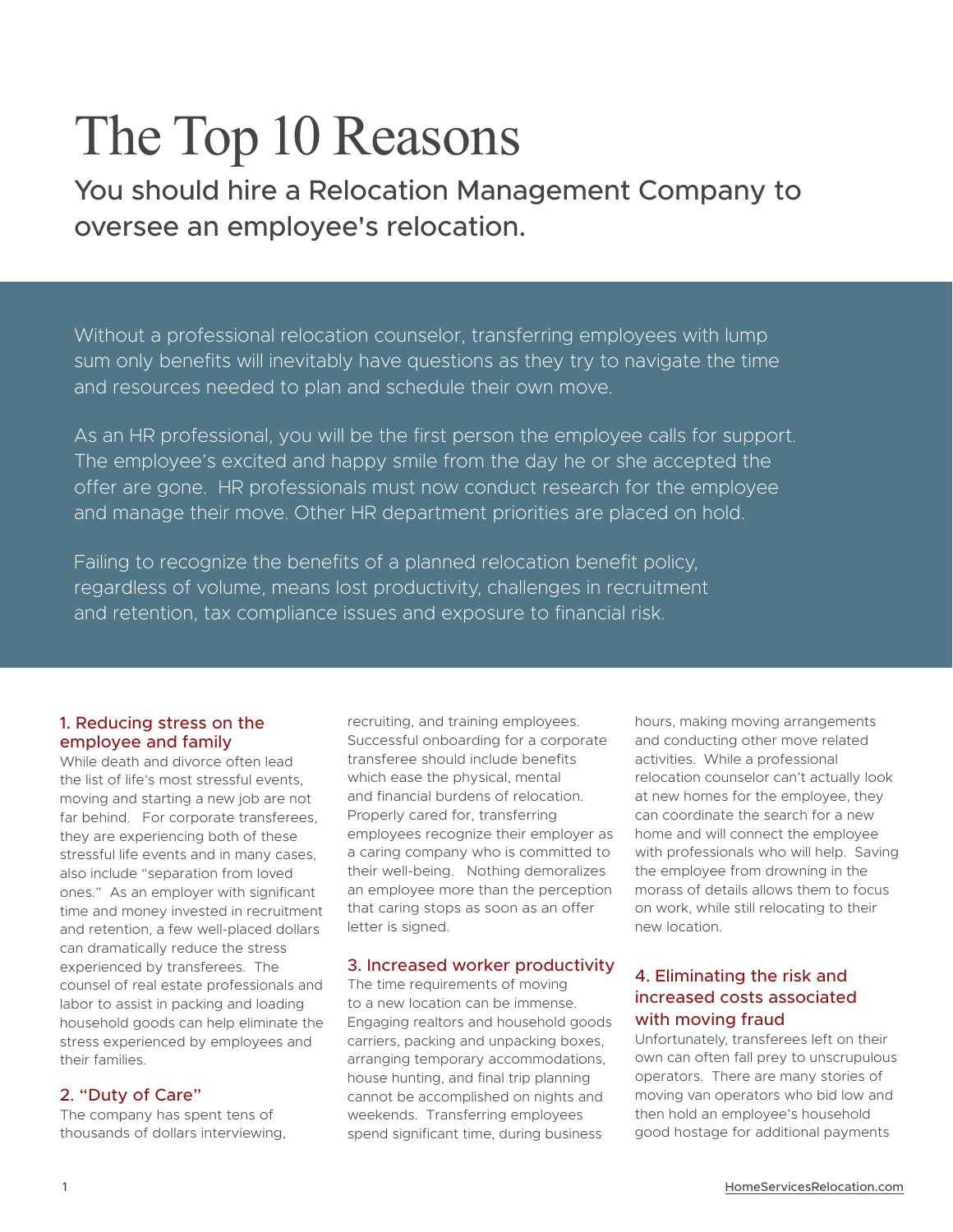at delivery. Once the carrier has the employee's goods, there is little that a customer can do except stress out and pay up. As if moving wasn't stressful enough, an employee faced with fraud or shoddy workmanship will have very little energy to focus on work.

work in the origin city and reconsider the relocation. The most expensive relocation is a failed relocation.

#### 6. Controlling Costs

The Fees paid to a RMC are repaid fivefold due to the fact that the RMC

Our consultant was so passionate about her job and it showed with her results. Thank you all for your help in this move. I couldn't be happier, thank you!!!

*Happy employee National Consumer Products Company*

## 5. Reducing the "days on market", i.e. time needed to sell a home

Our experience shows that the amount of time it takes to sell one's home greatly adds to the stress and financial costs of a relocation. Working with a professional realtor, skilled in the nuances of corporate relocation, can significantly reduce days on market and get homes sold quicker. For each month a home remains on the market, the transferee incurs costs equaling 1 – 2% of the home's value for interest, insurance, taxes and maintenance. Having a home on the market is also a distraction for the employee, occupying valuable, productive time with showings, inspections and negotiations. Finally, the longer the home is on the market, the longer the employee is tied to the old location; making trips back home necessary and providing opportunities for the employee to find

has negotiated more favorable rates (especially for transportation … a significant cost.) The RMC acts as the advocate for the Employer, ensuring that all expenses are within policy. Costs are monitored and contained.

# 7. Eliminating administrative burdens for HR, and other staff

Retaining an RMC allows HR leaders to think strategically and not be burdened by administrative, time consuming tasks.

## 8. Best Practices / Recruitment **Competitiveness**

Retaining an RMC ensures that the Employer is offering relocation benefits that are competitive in the pursuit of key talent.

### 9. Compliance

The taxable nature of relocation benefits changed in 2018. Retaining an RMC ensures that an employer is compliant with the new tax guidelines incorporated in the 2017 Tax Cuts & Jobs Act. An RMC will ensure that all relocation related expenses are coded correctly and not expensed as business travel. The RMC reports all expenses to Payroll for year-end W2 calculations.

# 10. True Partner

In choosing an RMC, look to HomeServices Relocation (HSR) as your True Partner. HSR does not accept kickbacks or rebates from suppliers, does not charge interest on expenditures and never marks up passthrough costs. You can rest assured that decisions regarding suppliers are made in an unbiased manner and that costs are not padded in any way.